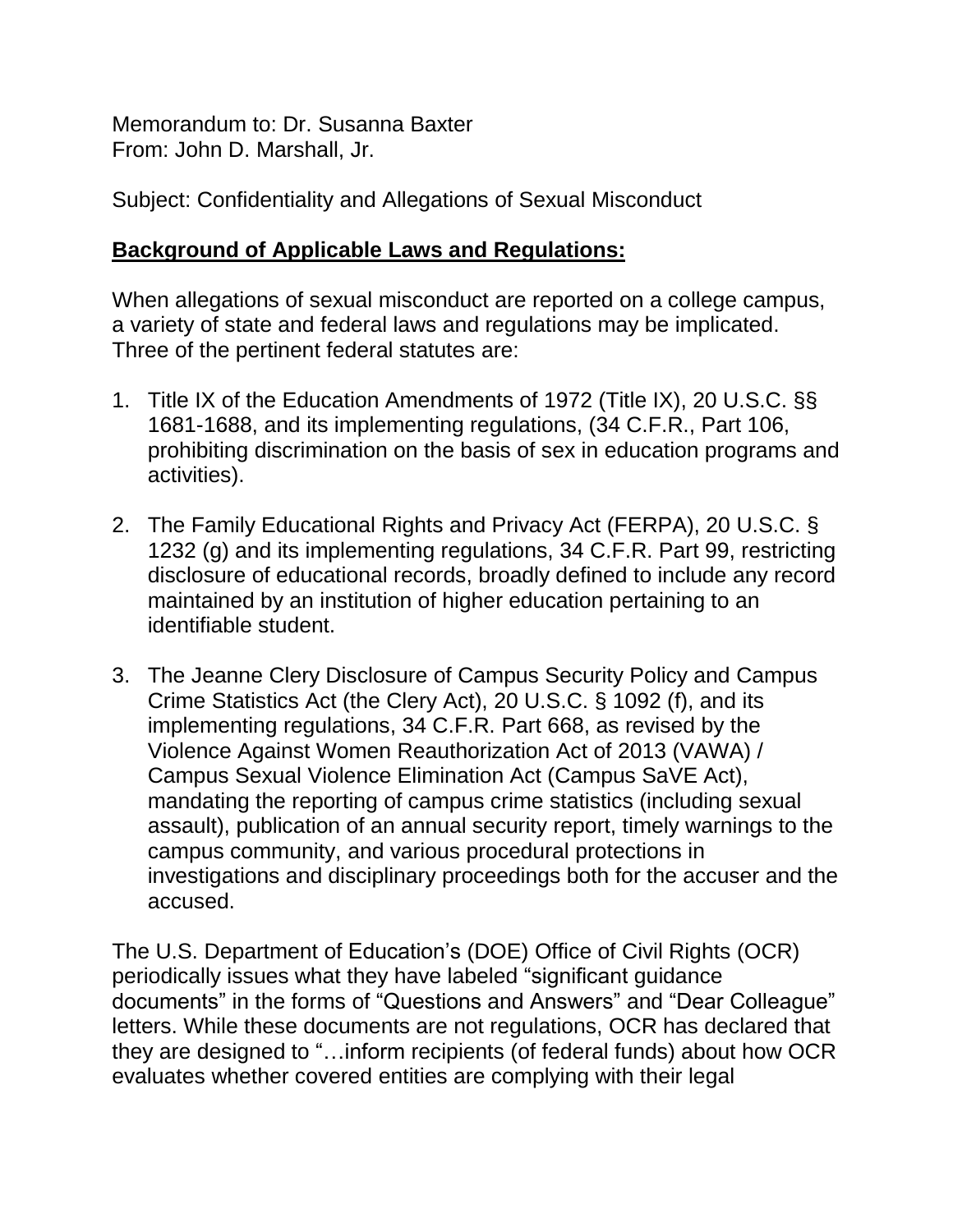obligations." In other words, these documents set forth what OCR believes the law and regulations mean and how they intend to enforce them.

## **Confidentiality and the Complainant who alleges Sexual Misconduct:**

The April 4, 2011, "Dear Colleague" letter established that OCR considers acts of sexual harassment and sexual violence to be discrimination based on sex in violation of Title IX of the Education Amendments of 1972. In that same letter, OCR declared that:

*"If the complainant requests confidentiality or asks that the complaint not be pursued, the school should take all reasonable steps to investigate and respond to the complaint consistent with the request for confidentiality or request not to pursue an investigation. If a complainant insists that his or her name or other identifiable information not be disclosed to the alleged perpetrator, the school should inform the complainant that its ability to respond may be limited." (page 5)*

Subsequently, in its April 29, 2014, "Questions and Answers on Title IX and Sexual Violence", OCR re-emphasized its position in support of protecting a student's confidentiality and stated:

*"OCR strongly supports a student's interest in confidentiality in cases involving sexual violence. There are situations in which a school must override a student's request for confidentiality in order to meet its Title IX obligations; however, these instances will be limited and the information should only be shared with individuals who are responsible for handling the school's response to incidents of sexual violence…A school should be aware that disregarding requests for confidentiality can have a chilling effect and discourage other students from reporting sexual violence."(emphasis added)(pp.18-19).*

Most recently, on July 22, 2015, DOE issued a "Dear Colleague" letter indicating that the VAWA final regulations:

*"Require institutions to have policies and procedures for victims or witnesses to report crimes on a voluntary, confidential basis for inclusion in the institution's crime statistics."*